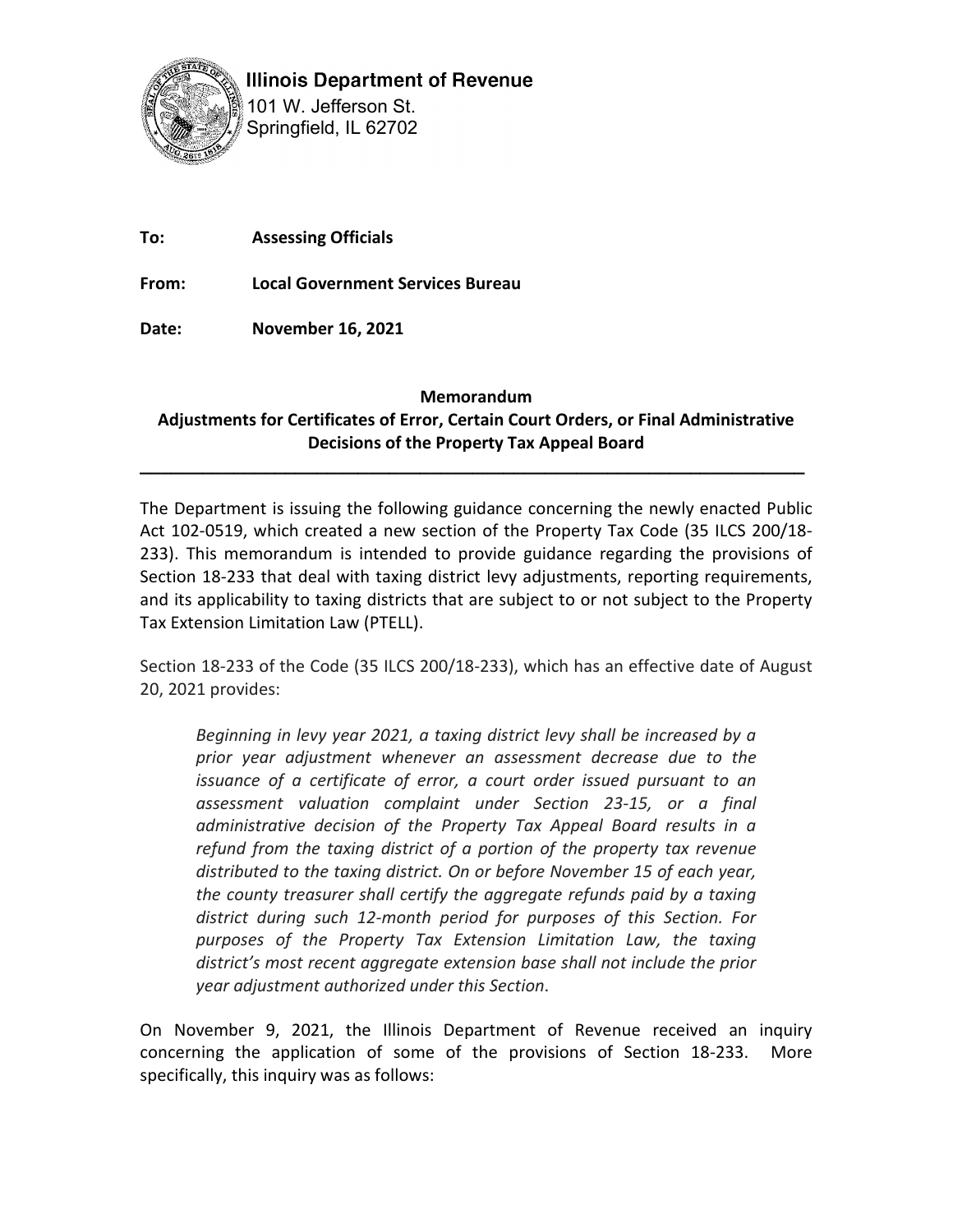**Our specific inquiry is the meaning of the following sentence within the newly established Section 18-233 of the Property Tax Code which was added by Public Act 102-0519.** 

**It requires:** *"On or before November 15 of each year, the county treasurer shall certify the aggregate refunds paid by a taxing district during such 12-month period for purposes of this Section."*

**We seek clarity on the definition of a "12-month period."** 

**Is it: (1) The prior–year collection cycle; or (2) the literal 12-month period (i.e., November 16 of the prior year to November 15 of the current year, if the certification is made on November 15)?**

In addition, there have been other questions, outside of this specific inquiry, about the applicability of Section 18-233 to PTELL and non-PTELL taxing districts. With respect to the overall interpretation of this new section, the Department believes there are three primary mandates under this new section of the Property Tax Code pertaining to (1) taxing district tax levy adjustments; (2) for reporting assessment adjustments; and (3) the impact for purposes of PTELL.

The first sentence of the section provides for a taxing district levy increase beginning in levy year 2021 for adjustments made during the 2020 levy year. This is a natural interpretation based on the language "levy year 2021" and "prior year adjustment."

*"Beginning in levy year 2021, a taxing district levy shall be increased by a prior year adjustment whenever an assessment decrease due to the issuance of a certificate of error, a court order issued pursuant to an assessment valuation complaint under Section 23-15, or a final administrative decision of the Property Tax Appeal Board results in a refund from the taxing district of a portion of the property tax revenue distributed to the taxing district."*

The second sentence in section 18-233 provides:

"*On or before November 15 of each year, the county treasurer shall certify the aggregate refunds paid by a taxing district during such 12 month period for purposes of this Section."*

The first two sentences of the section provide for two different and distinct requirements. The first sentence, which there is no dispute about, provides for a taxing district levy adjustment for assessment decreases attributable to certificates of error,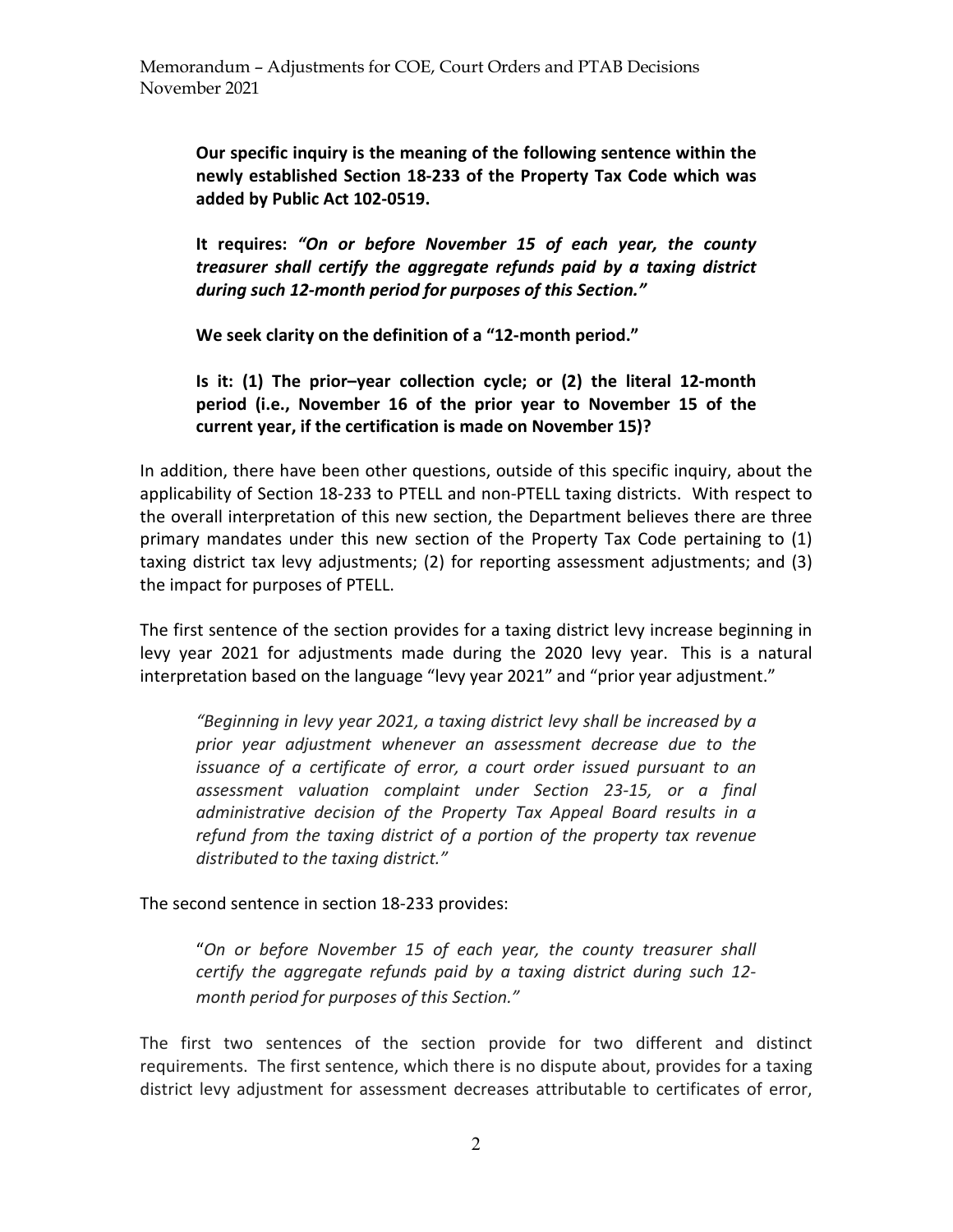certain court orders and final decisions from the Property Tax Appeal Board. The second sentence addresses the reporting mechanism for the adjustments made pursuant to the first sentence.

Based on the November 15 language, the Department believes the interpretation of the actual language would be the 12-month period from November 15 to November 15, which is separate from the tax year or levy year parameters established by the first sentence and its requirement of adjusting the levy. Thus, the adjustments to account for the assessment decreases attributable to certificates of error, courts orders and final Property Tax Appeal Board decisions are made based on tax year/levy year, while the reporting requirements are based on the adjustments that were made between November 15 and November 15 of a given year regardless of the particular tax year/levy year.

The last issue concerns the third sentence and whether Section 18-233 applies to all taxing districts or merely taxing districts that are subject to the Property Tax Extension Limitation Law. The third sentence states:

*"For purposes of the Property Tax Extension Limitation Law, the taxing district's most recent aggregate extension base shall not include the prior year adjustment authorized under this Section."* 

The Department finds that, because Section 18-233 is located within the Property Tax Code and there is no restrictive language limiting its applicability to PTELL districts only, the application of the section should be for all taxing districts. The intent of the statute seems targeted for taxing districts that have lost equalized assessed value following reductions for certificates of error, court orders and Property Tax Appeal Board decisions.

There is no indication in the first two sentences that appear to limit the adjustments and the reporting requirement to only taxing districts subject to PTELL. Furthermore, this interpretation is further supported because the third sentence starts with, *"[f]or purposes of the Property Tax Extension Limitation Law,"* which makes a clarification how this section would impact a PTELL taxing district. The insertion of this language would be superfluous if the rest of the section did not apply to all counties.

In summary, the Department interprets Section 18-233 as follows:

1. The first sentence of the section provides for a taxing district levy adjustment for assessment decreases attributable to certificates of error, certain court orders and final decisions from the Property Tax Appeal Board. These additional levies are for tax year/levy year to tax year/levy year, starting in 2021.